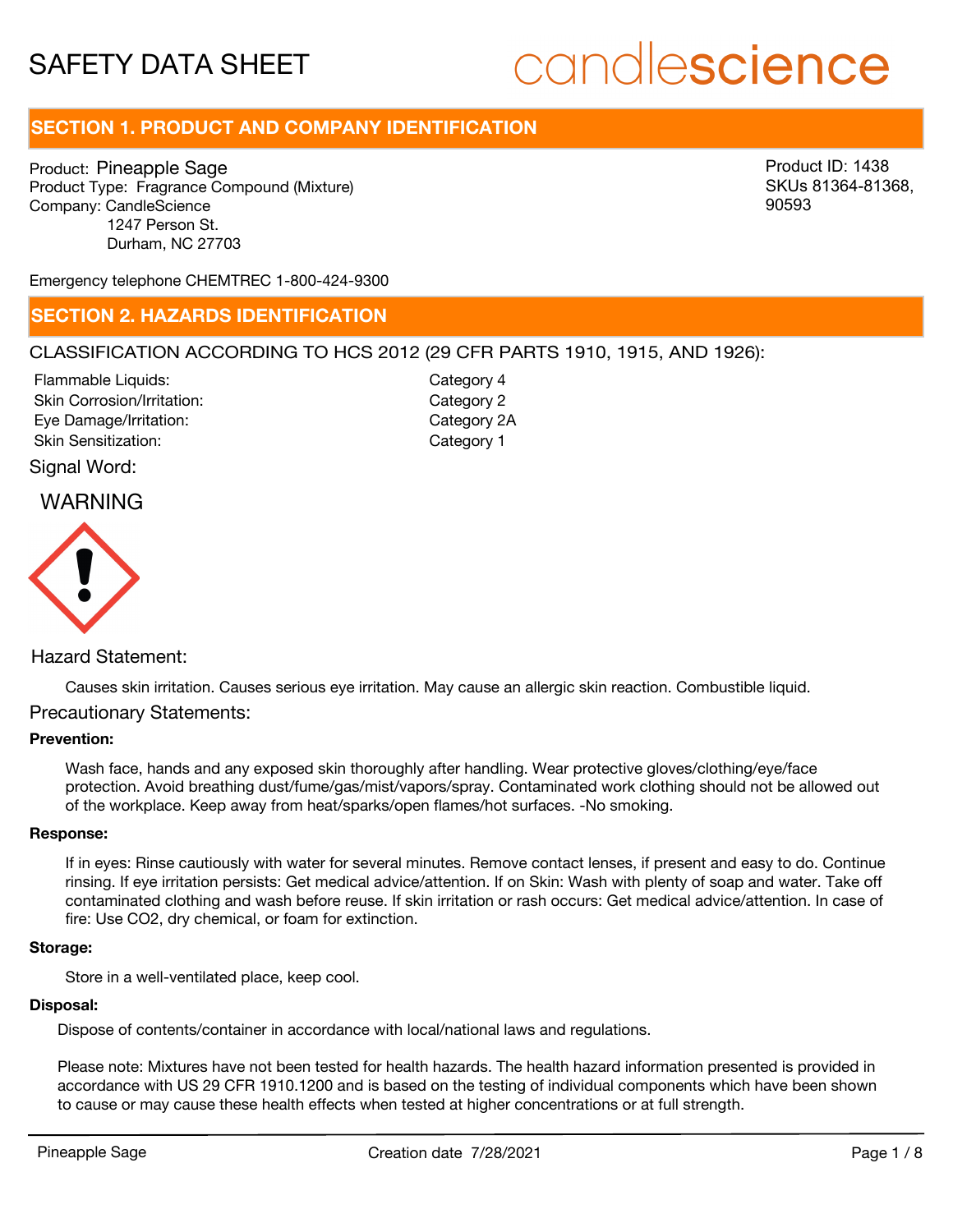# candlescience

# **SECTION 3. COMPOSITION/INFORMATION ON INGREDIENT**

| Hazardous components                                        | CAS No.        | Weight %  |
|-------------------------------------------------------------|----------------|-----------|
| Linalool                                                    | 78-70-6        | $10 - 20$ |
| Linalyl acetate                                             | 115-95-7       | $5 - 10$  |
| 2-ethyl-4-(2,2,3-trimethyl-1-cyclopent-3-enyl)but-2-en-1-ol | 28219-61-6     | $3 - 5$   |
| Benzyl acetate                                              | $140 - 11 - 4$ | $1 - 3$   |
| Dihydromyrcenol                                             | 18479-58-8     | $1 - 3$   |
| Coumarin                                                    | $91 - 64 - 5$  | $1 - 3$   |
| Allyl cyclohexanepropionate                                 | 2705-87-5      | $1 - 3$   |
| Allyl (3-methylbutoxy) acetate                              | 67634-00-8     | $1 - 3$   |
| alpha-isoMethyl ionone                                      | $127 - 51 - 5$ | $1 - 3$   |
| Eucalyptol                                                  | 470-82-6       | $1 - 3$   |
| ethyl linalool                                              | 10339-55-6     | $1 - 3$   |
| Allyl hexanoate                                             | 123-68-2       | $1 - 3$   |
| Eugenol                                                     | $97 - 53 - 0$  | $1 - 3$   |
| Ethyl maltol                                                | 4940-11-8      | $1 - 3$   |
| 6-Acetyl-1,1,2,4,4,7-hexamethyltetralin                     | 21145-77-7     | $\leq 1$  |
| Tetrahydrolinalool                                          | 78-69-3        | $\leq$ 1  |
| β-Caryophyllene                                             | $87 - 44 - 5$  | $\leq 1$  |
| Longifolene solution                                        | 475-20-7       | $\leq 1$  |
| d-Limonene                                                  | 5989-27-5      | $\leq 1$  |
| Geraniol                                                    | 106-24-1       | $\leq$ 1  |
| Acetyl cedrene                                              | 32388-55-9     | $\leq 1$  |

# **SECTION 4. FIRST AID MEASURES**

#### Inhalation:

Remove casualty to fresh air and keep warm and at rest. In case of respiratory tract irritation, consult a physician.

Skin contact:

Change contaminated, saturated clothing. After contact with skin, wash immediately with plenty of water and soap. In case of skin reactions, consult a physician.

# Eye contact:

In case of contact with eyes flush immediately with plenty of flowing water for 10 to 15 minutes holding eyelids apart and consult an ophthalmologist.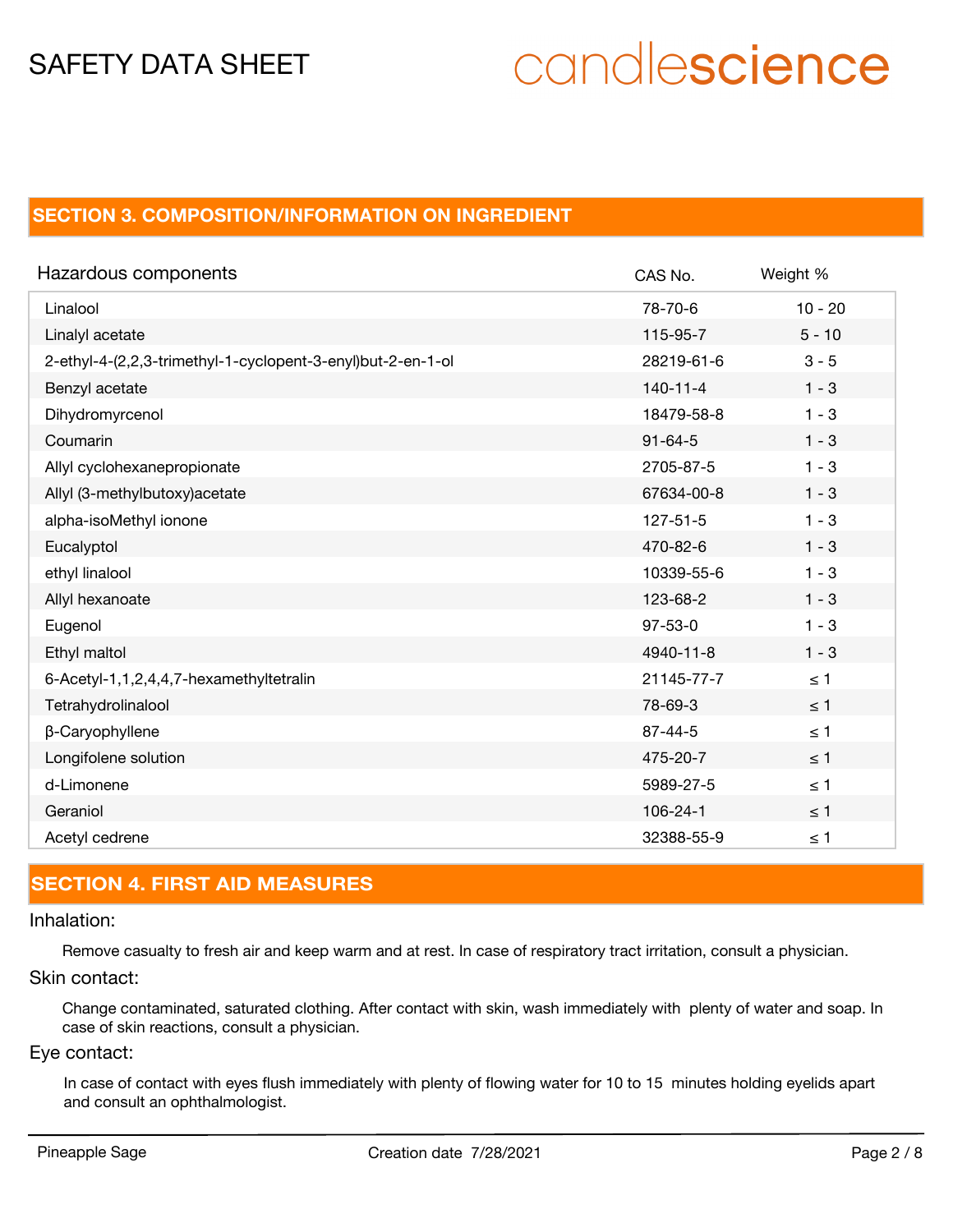# candlescience

# Ingestion:

If accidentally swallowed rinse the mouth with plenty of water (only if the person is conscious) and obtain immediate medical attention. Do not induce vomiting.

# Most important symptoms:

No known symptoms to date.

Indication of immediate medical attention:

Treat symptomatically.

### General information:

When in doubt or if symptoms are observed, get medical advice.

# **SECTION 5. FIREFIGHTING MEASURES**

### Suitable extinguishing media:

Foam, carbon dioxide, or dry chemical.

# Unsuitable extinguishing media:

Avoid use of water in extinguishing fires.

### Specific hazards:

During fire, gases hazardous to health may be formed. Do not allow run-off from fire fighting to enter drains or water courses.

#### Special fire fighting procedures:

Wear self-contained breathing apparatus for firefighting. Move containers from fire area if it can be done safely. Use water spray jet to protect personnel and to cool endangered containers.

# **SECTION 6. ACCIDENTAL RELEASE MEASURES**

### Personal precautions, protective equipment and emergency procedures:

Evacuate personnel to safe areas. Remove all sources of ignition. Ensure adequate ventilation. Keep people away from and upwind of spill/leak. Wear appropriate protective equipment and clothing during clean-up.

#### Environmental precautions:

Do not allow to enter into soil/subsoil. Do not allow to enter into surface water or drains. Dispose of in accordance with local regulations. Local authorities should be advised if significant spillage cannot be contained.

#### Methods and materials for containment and cleaning up:

Soak up with inert absorbent material (e.g. sand, silica gel, vermiculite). Keep in suitable and closed containers for disposal. Clean contaminated floors and objects thoroughly while observing environmental regulations.

# **SECTION 7. HANDLING AND STORAGE**

# Precautions for safe handling:

Avoid contact with skin and eyes. Avoid prolonged inhalation of vapors. Wash hands and other exposed areas with mild soap and water before eating, drinking or smoking and when leaving work. Handle in accordance with good industrial hygiene and safety practices.

# Conditions for safe storage, including any incompatibilities:

Store in tightly closed and upright container in a cool, dry, ventilated area. Store away from light, heat, and sources of ignition.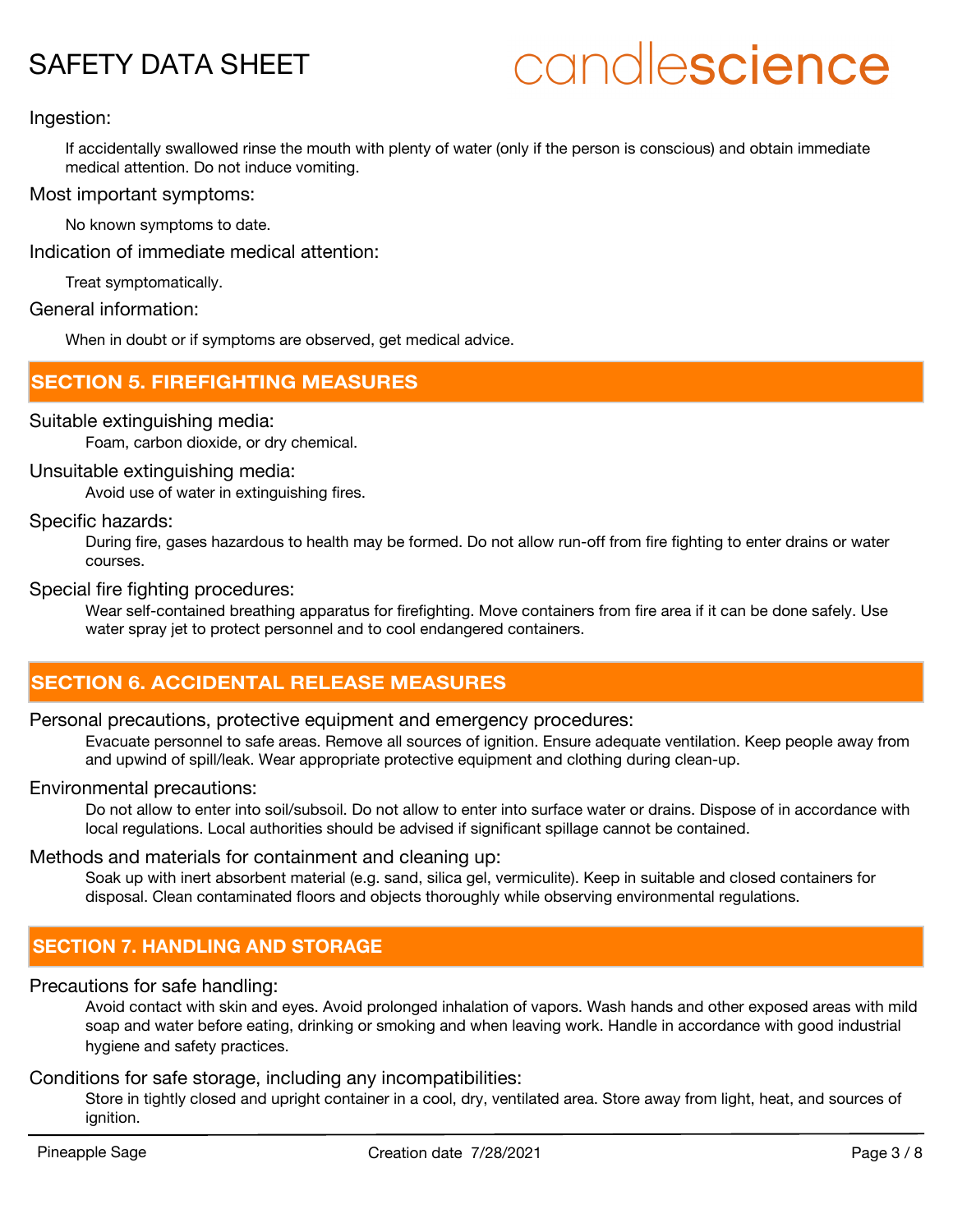# candlescience

# **SECTION 8. EXPOSURE CONTROLS/PERSONAL PROTECTION**

# Exposure Guidelines:

ACGIH: Geraniol (CAS 106-24-1) TWA 5 ppm

ACGIH: Benzyl acetate (CAS 140-11-4) TWA 10 ppm

CAL PEL: Benzyl acetate (CAS 140-11-4) PEL 10ppm (61 mg/m<sup>3</sup>)

ACGIH: d-Limonene (CAS 5989-27-5) TWA 5 ppm

# Appropriate Engineering Controls:

# **Ventilation:**

Use engineering controls to maintain airborne levels below exposure limit requirements or guidelines. If there are no applicable exposure limit requirements or guidelines, use only with adequate ventilation. Local exhaust ventilation may be necessary for some operations.

#### Personal Protective Equipment:

#### **Eye protection:**

Ensure that eyewash stations and safety showers are close to the workstation location. Chemical resistant goggles must be worn.

#### **Hand protection:**

Wear chemical resistant gloves suitable for this material as determined by a hazard assessment. Gloves should be discarded and replaced if there is any indication of degradation or chemical breakthrough.

#### **Skin and body protection:**

Wear protective clothing suitable for this material as determined by a hazard assessment.

#### **Respiratory protection:**

Respiratory protection should be worn when workplace exposures exceed exposure limit requirements or guidelines. If there are no applicable exposure limits or guidelines, use an approved respirator where there is a potential for adverse effects, including but not limited to respiratory irritation or odor, where indicated or required by the exposure assessment. Selection of air-purifying or positive-pressure supplied air will depend on the results of the exposure assessment which includes an evaluation of the specific operations and the actual or potential airborne concentrations. The type of cartridge or filter to be used must be selected and approved for the chemical, class, or classes of chemicals likely to be encountered in the workplace. For emergency conditions, use an approved positive-pressure self-contained breathing apparatus.

#### **General hygiene considerations:**

Handle in accordance with good industrial hygiene and safety practice. Remove contaminated clothing and protective equipment before entering eating areas. Wash hands before breaks and immediately after handling the product.

# **SECTION 9. PHYSICAL AND CHEMICAL PROPERTIES**

| Appearance:     | Liquid                    |
|-----------------|---------------------------|
| Color:          | Colorless to light yellow |
| Odor:           | Characteristic            |
| Odor threshold: | N/A                       |
| pH:             | N/A                       |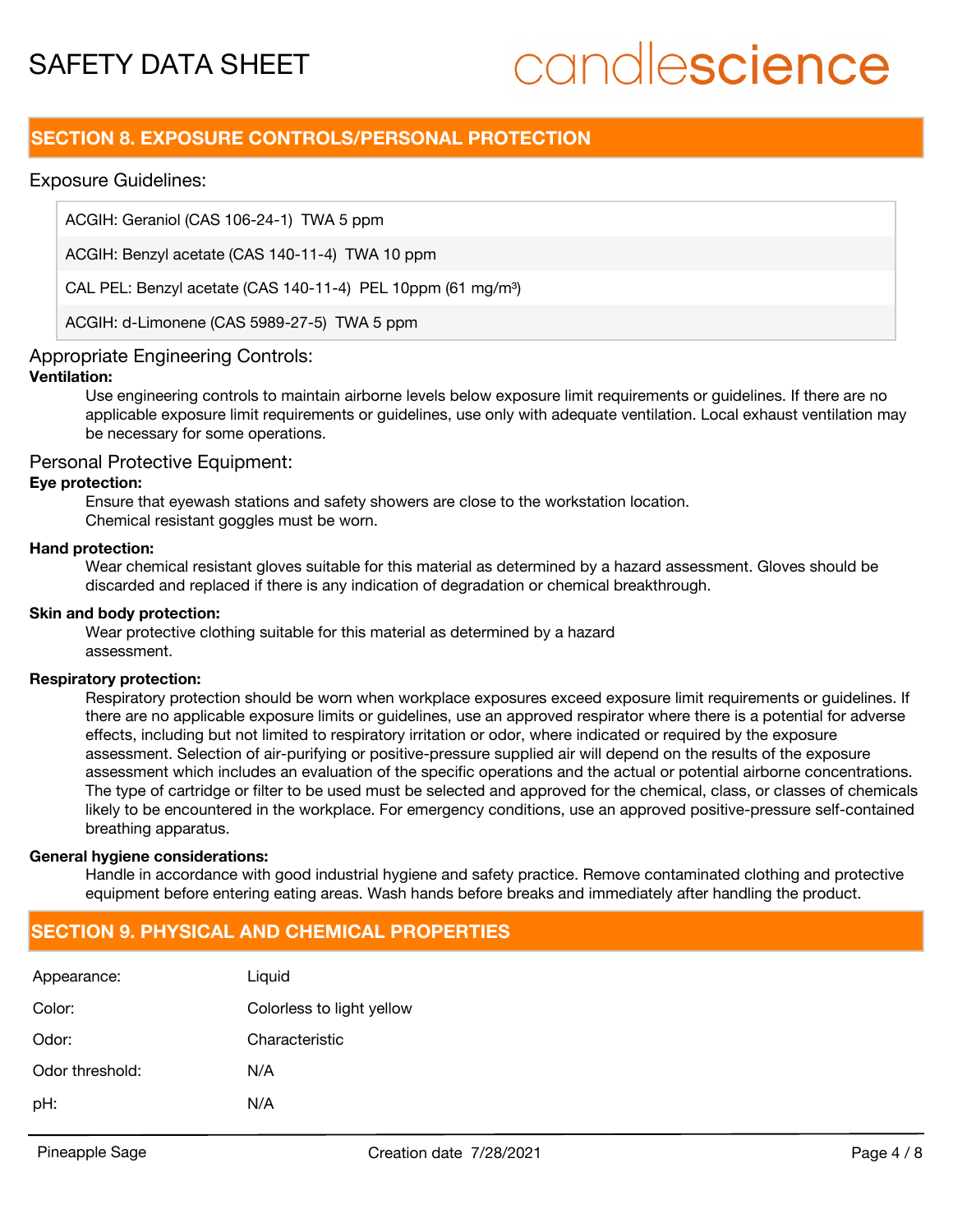# candlescience

| Melting point:                                | N/A                          |
|-----------------------------------------------|------------------------------|
| Boiling point:                                | N/A                          |
| Flashpoint:                                   | 171 °F<br>77.2 °C            |
| Evaporation Rate (Butyl Acetate = 1): $N/A$   |                              |
| Flammability (solid, gas):                    | N/A                          |
| Upper lower flammability or explosive limits: | N/A                          |
| Vapor density (Air=1):                        | N/A                          |
| Vapor pressure:                               | 0.193 mmHg@20°C (calculated) |
| Specific gravity (H2O=1):                     | 0.8930-0.9030                |
| Solubility in water:                          | N/A                          |
| Solubility in other solvents:                 | N/A                          |
| Partition coefficient: n-octanol/water:       | N/A                          |
| Auto-ignition temperature:                    | N/A                          |
| Decomposition temperature:                    | N/A                          |
| Kinematic viscosity:                          | N/A                          |
| Dynamic viscosity:                            | N/A                          |
| Explosive properties:                         | N/A                          |
| Oxidizing properties:                         | N/A                          |
| Refractive index:                             | 1.4520-1.4620 (n25°C/D)      |
|                                               |                              |

# **SECTION 10. STABILITY AND REACTIVITY**

#### **Chemical stability:**

The product is stable and non-reactive under normal conditions of use, storage and transport.

# **Possibility of hazardous reactions:**

Material is stable under normal conditions.

## **Conditions to avoid:**

Heat, flames and sparks. Temperature extremes and direct sunlight.

# **Incompatible materials:**

Strong oxidizing agents. Strong acids. Strong Bases.

### **Hazardous decomposition products:**

No hazardous decomposition products are known.

# **SECTION 11. TOXICOLOGICAL INFORMATION**

# **Acute oral toxicity:**

2988 mg/kg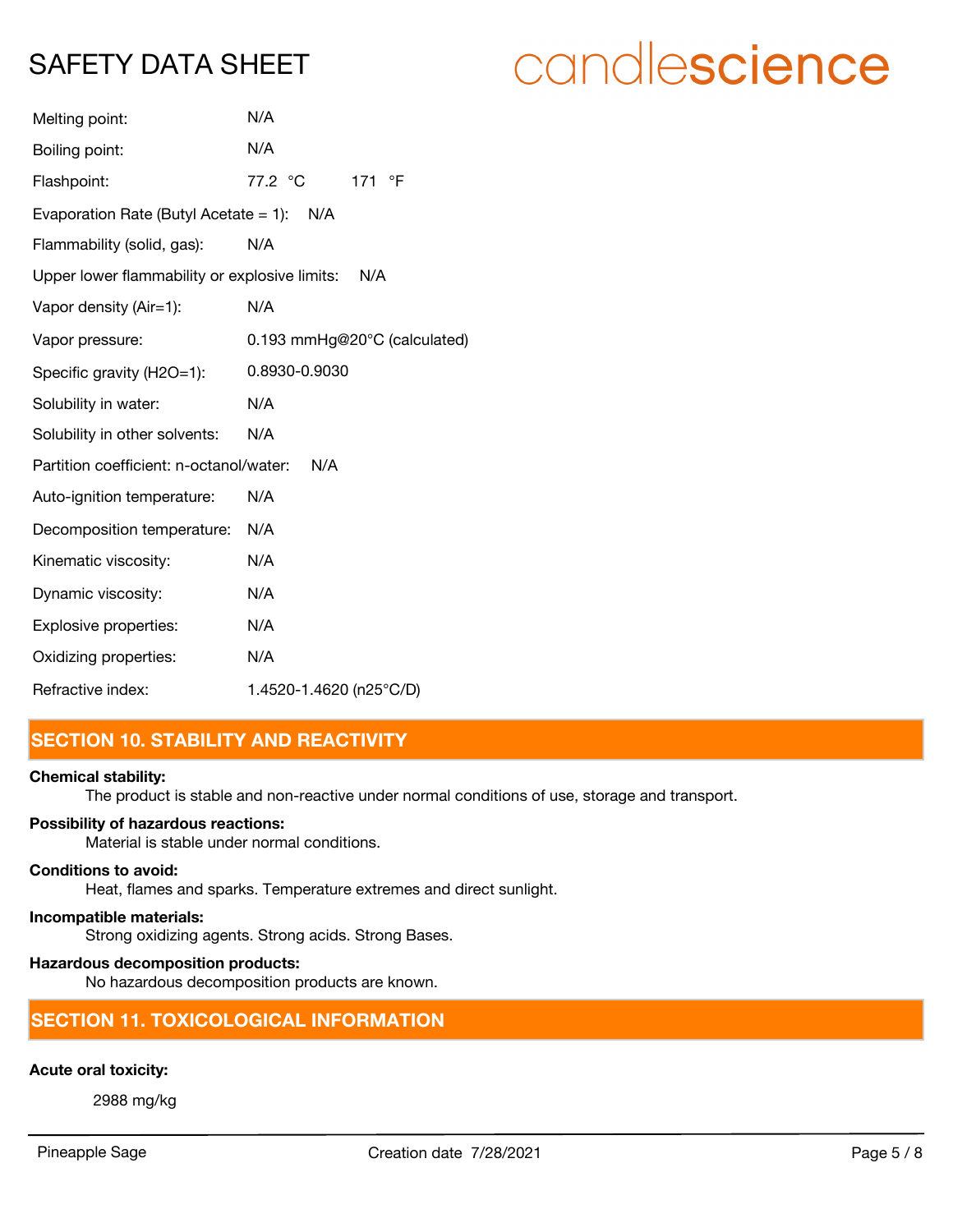# **Acute dermal toxicity:**

4458 mg/kg

### **Acute inhalation toxicity:**

185 mg/l

#### **Skin corrosion/irritation:**

N/A

**Serious eye damage/eye irritation:**

N/a

### **Respiratory or skin sensitization:**

N/A

# **Mutagenicity:**

N/A

# **Reproductive toxicity:**

N/A

### **Carcinogenicity:**

N/A

Please note: Mixtures have not been tested for health hazards. The health hazard information presented is provided in accordance with US 29 CFR 1910.1200 and is based on the testing of individual components which have been shown to cause or may cause these health effects when tested at higher concentrations or at full strength.

# **SECTION 12. ECOLOGICAL INFORMATION**

#### **Ecotoxicity:**

Toxic to aquatic life with long lasting effects.

# **Persistence and Degradability:**

N/A

# **Bioaccumulation:**

N/A

# **Other Adverse Effects:**

N/A

# **SECTION 13. DISPOSAL CONSIDERATIONS**

# **Disposal instructions:**

Collect and reclaim or dispose in sealed containers at licensed waste disposal site. Do not allow this material to drain into sewers/water supplies. Do not contaminate ponds, waterways or ditches with chemical or used container. Dispose of contents/container in accordance with local/regional/national/international regulations.

# **Local disposal regulations:**

# candlescience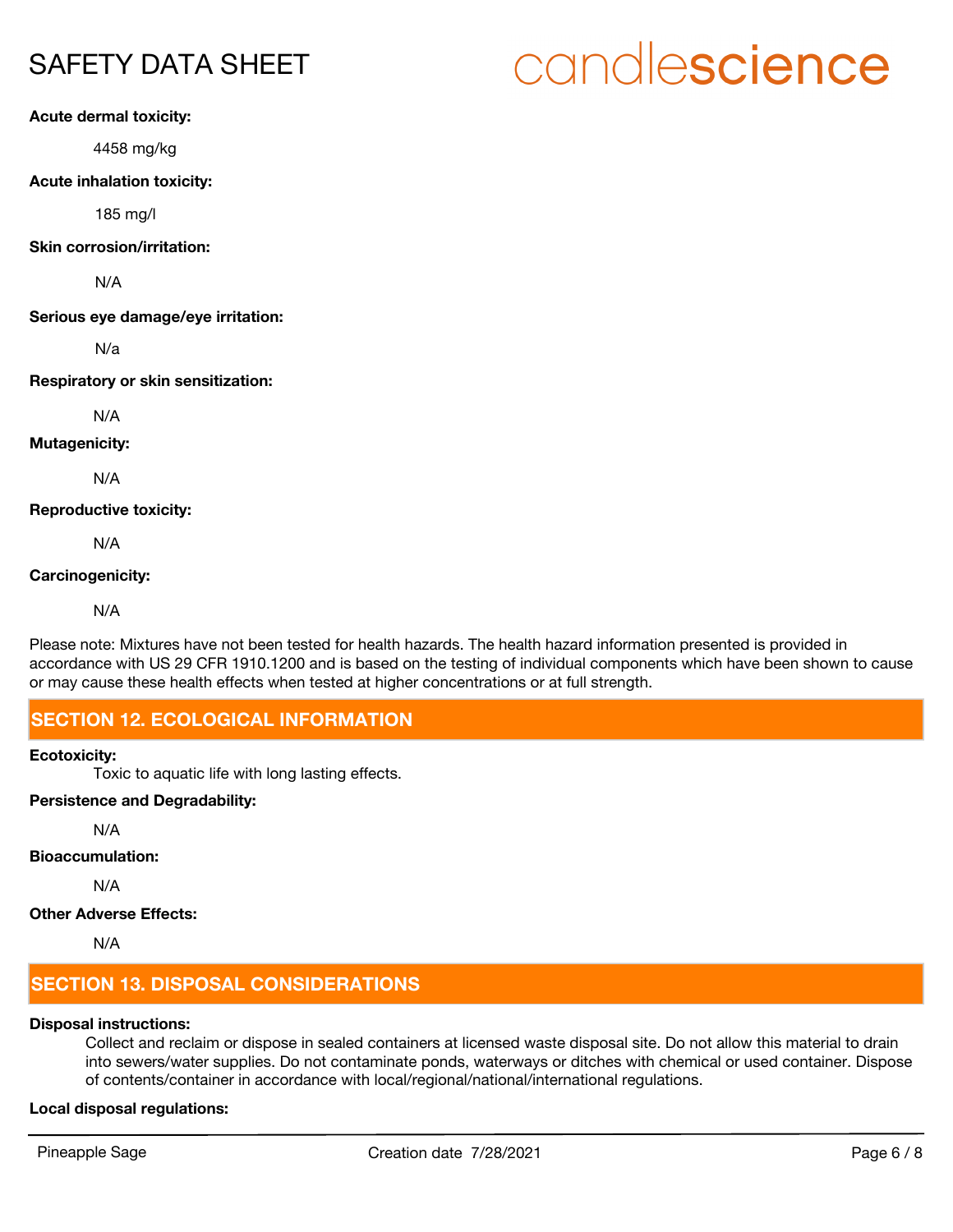# candlescience

Dispose in accordance with all applicable regulations.

#### **Hazardous waste code:**

The waste code should be assigned in discussion between the user, the producer and the waste disposal company.

#### **Waste from residues/unused products:**

Dispose of in accordance with local regulations. Empty containers or liners may retain some product residues. This material and its container must be disposed of in a safe manner.

#### **Contaminated packaging:**

Since emptied containers may retain product residue, follow label warnings even after container is emptied. Empty containers should be taken to an approved waste handling site for recycling or disposal.

| <b>SECTION 14. TRANSPORT INFORMATION</b> |                                                                                                                                                       |  |
|------------------------------------------|-------------------------------------------------------------------------------------------------------------------------------------------------------|--|
| <b>IATA UN Number:</b>                   | 3082                                                                                                                                                  |  |
| <b>IATA UN Proper Shipping Name:</b>     | Environmentally hazardous substance, liquid. n.o.s (2-Ethyl-4-(2,2,3-trimethyl-3-<br>cyclopenten-1-yl)-2-buten-1-ol AND Allyl 3-cyclohexylpropionate) |  |
| <b>IATA Transport Hazard Class:</b>      | 9                                                                                                                                                     |  |
| <b>IATA Packing group:</b>               | $\mathbf{III}$                                                                                                                                        |  |
| <b>IATA Environmental Hazards:</b>       | N/A                                                                                                                                                   |  |
| <b>IATA ERG Codes:</b>                   | N/A                                                                                                                                                   |  |
| <b>IATA Special Precautions:</b>         | N/A                                                                                                                                                   |  |
| <b>IATA Other Information:</b>           | N/A                                                                                                                                                   |  |
| <b>IMDG UN Number:</b>                   | 3082                                                                                                                                                  |  |
| <b>IMDG UN Proper Shipping Name:</b>     | Environmentally hazardous substance, liquid. n.o.s (2-Ethyl-4-(2,2,3-trimethyl-3-<br>cyclopenten-1-yl)-2-buten-1-ol AND Allyl 3-cyclohexylpropionate) |  |
| <b>IMDG Transport Hazard Class:</b>      | 9                                                                                                                                                     |  |
| <b>IMDG Packing Group:</b>               | $\mathbf{III}$                                                                                                                                        |  |
| <b>IMDG Environmental Hazards:</b>       | Yes                                                                                                                                                   |  |
| <b>IMDG EMS:</b>                         | $F-A, S-F$                                                                                                                                            |  |
| <b>IMDG Special Precautions:</b>         | N/A                                                                                                                                                   |  |
| <b>IMDG Transport in Bulk:</b>           | N/A                                                                                                                                                   |  |

# **SECTION 15. REGULATORY INFORMATION**

# **TSCA:**

All components of this product are listed or excluded from listing on the TSCA inventory.

# **SECTION 16. OTHER INFORMATION**

The information and recommendations contained in this data sheet represent, to the best of CandleScience's knowledge and belief, an accurate and reliable representation as the known data for this material. Since the conditions for use, handling, storage